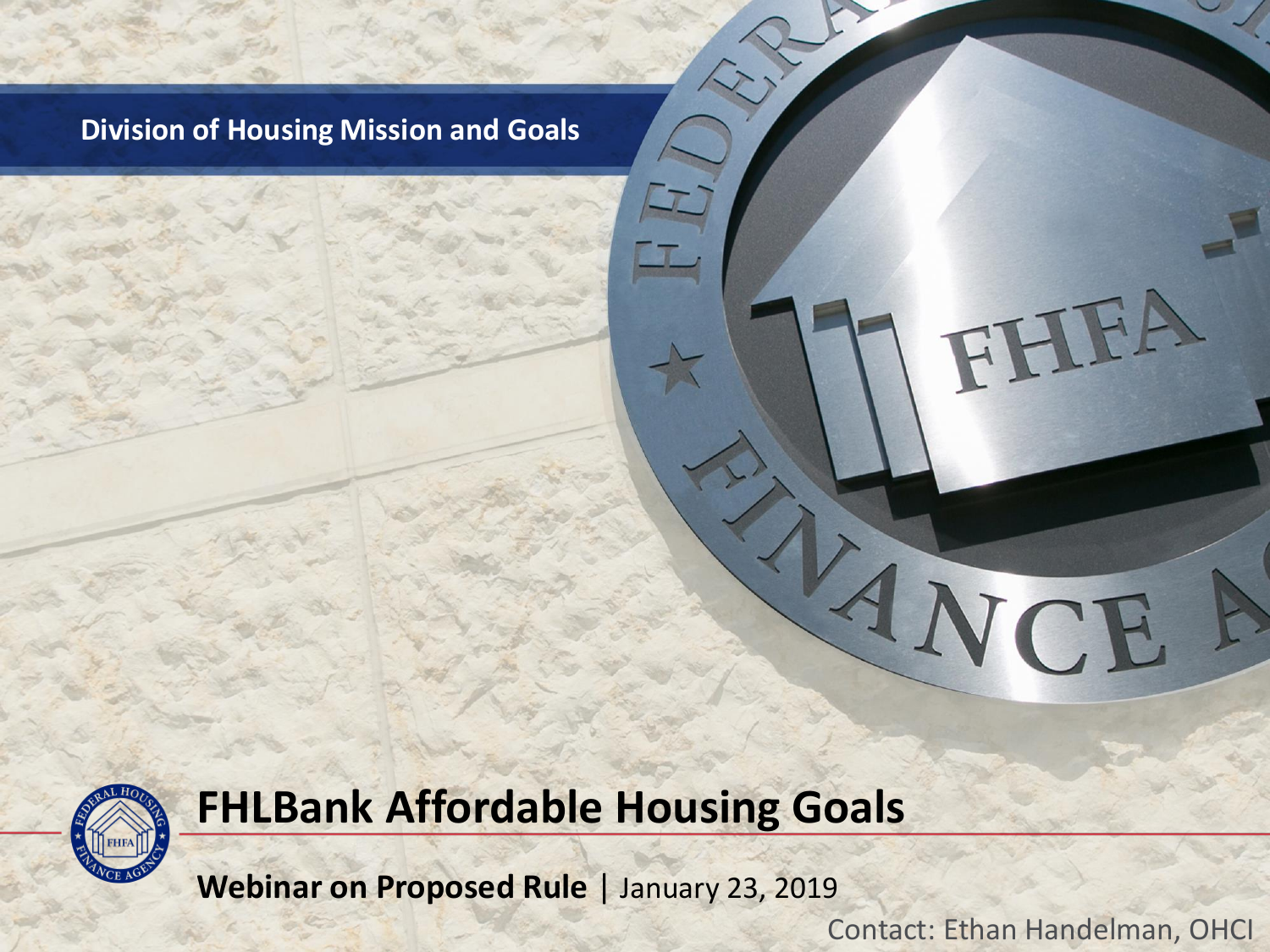### AMA Program Overview

- Acquired Member Assets (AMA) allows FHLBanks to buy mortgages from members
	- o Members keep much of the credit risk
	- $\circ$  FHI Bank takes the interest rate risk, holds loan in portfolio
- AMA is voluntary, so FHLBanks can choose to buy mortgages or not and can opt in or out of the program
- Active programs: MPF, MPP
- Small overall volume: 55,990 loans in 2017



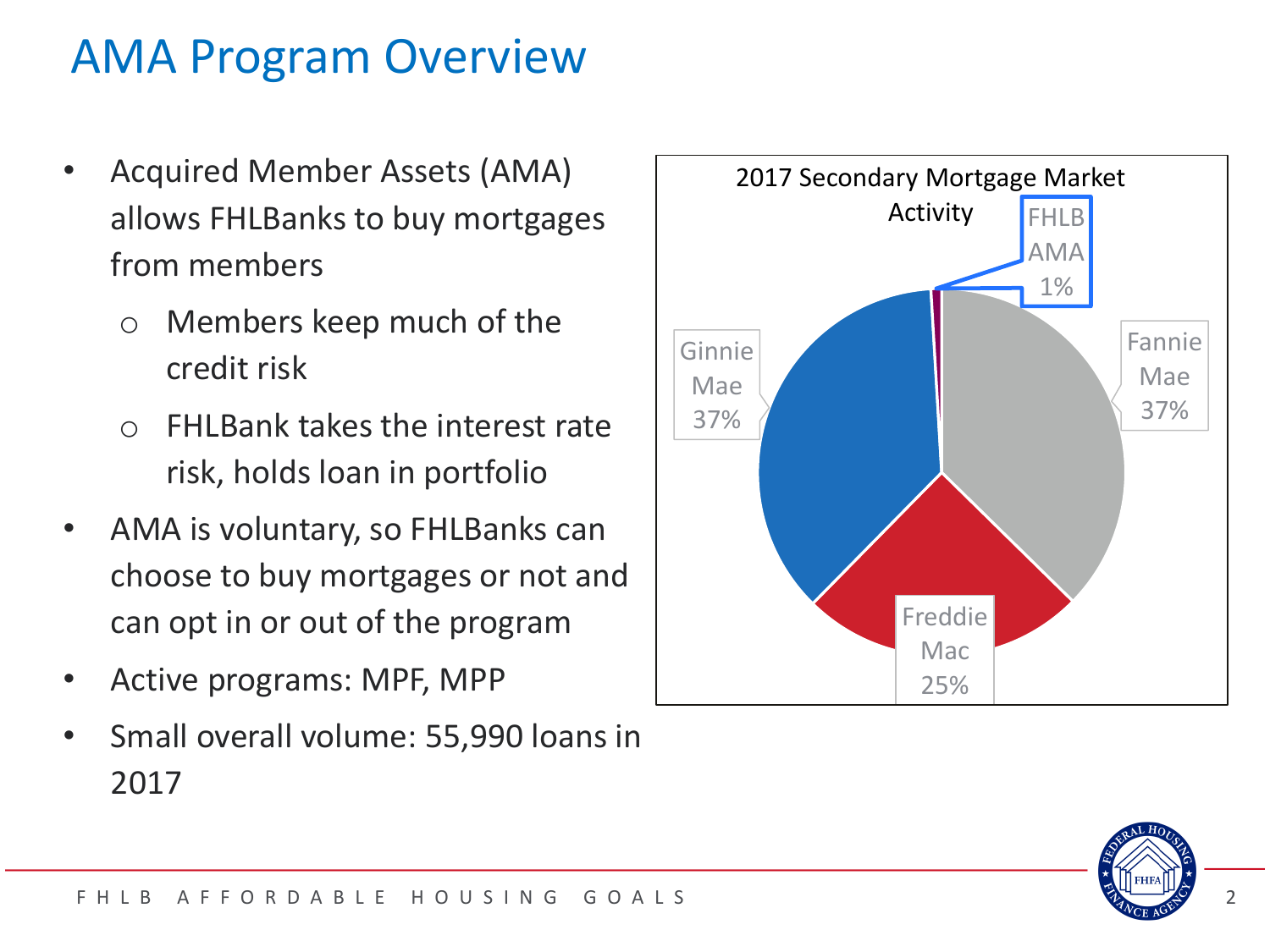#### Statutory requirement

SEC. 1205. HOUSING GOALS.

``(a) In General.--The Director **shall establish housing goals** with respect to the purchase of mortgages, if any, by the Federal Home Loan Banks. Such goals shall be **consistent with the goals established under sections 1331 through 1334 of the Federal Housing Enterprises Financial Safety and Soundness Act of 1992**.

``(b) Considerations.--In establishing the goals…the Director shall **consider the unique mission and ownership structure of the Federal Home Loan Banks**." 12 U.S.C. 1430c

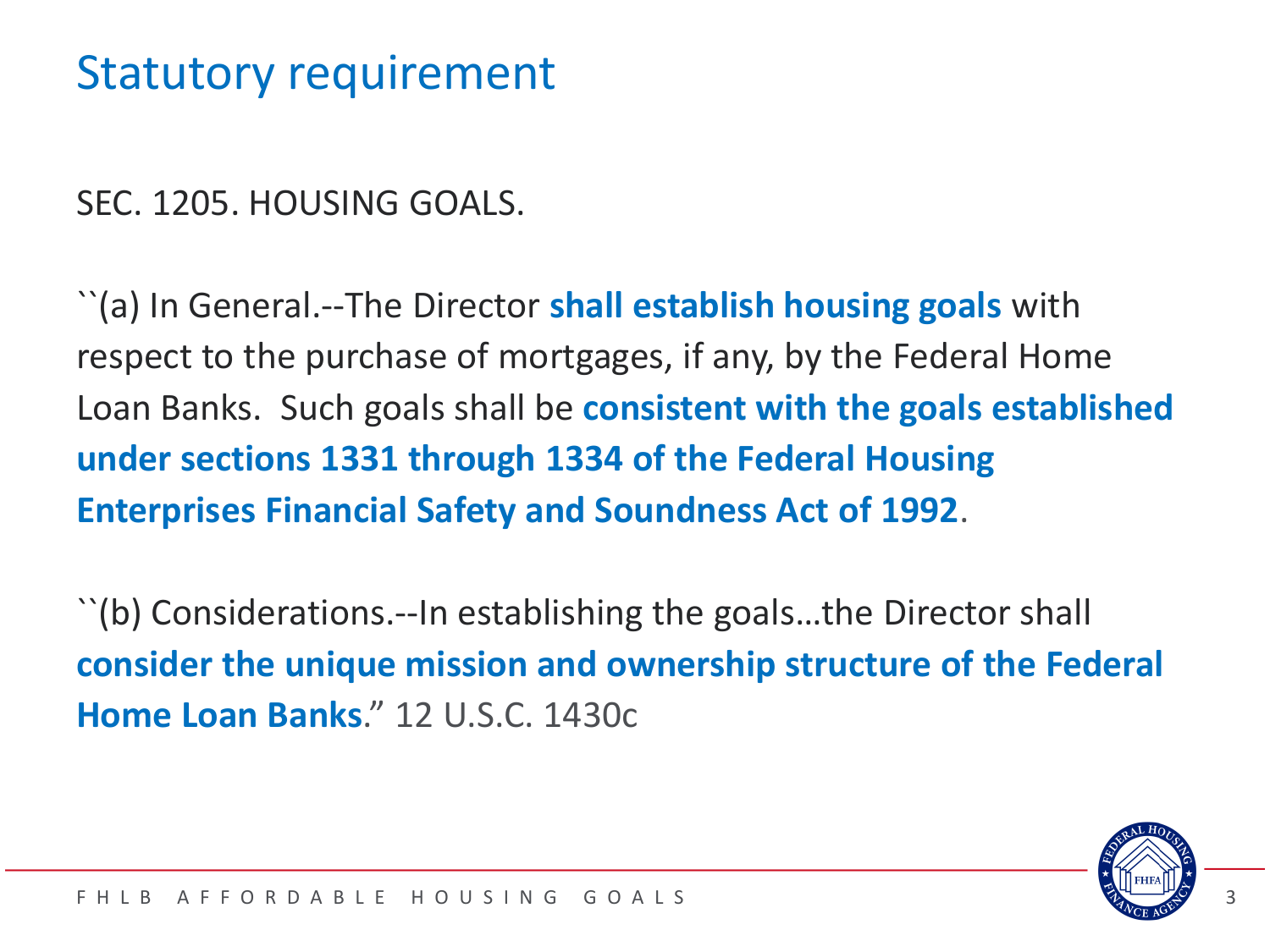#### Current FHLBank Goals

- If the FHLBank exceeds the \$2.5 billion volume threshold, goals take effect.
- Each FHLBank must meet or exceed the market share within its district for four separate goal categories:
	- 1. Low-income households, purchase
	- 2. Very low-income households, purchase
	- 3. Low-income areas, purchase
	- 4. Low-income households, refinancing
- Market share is based on HMDA data released *the following year.*

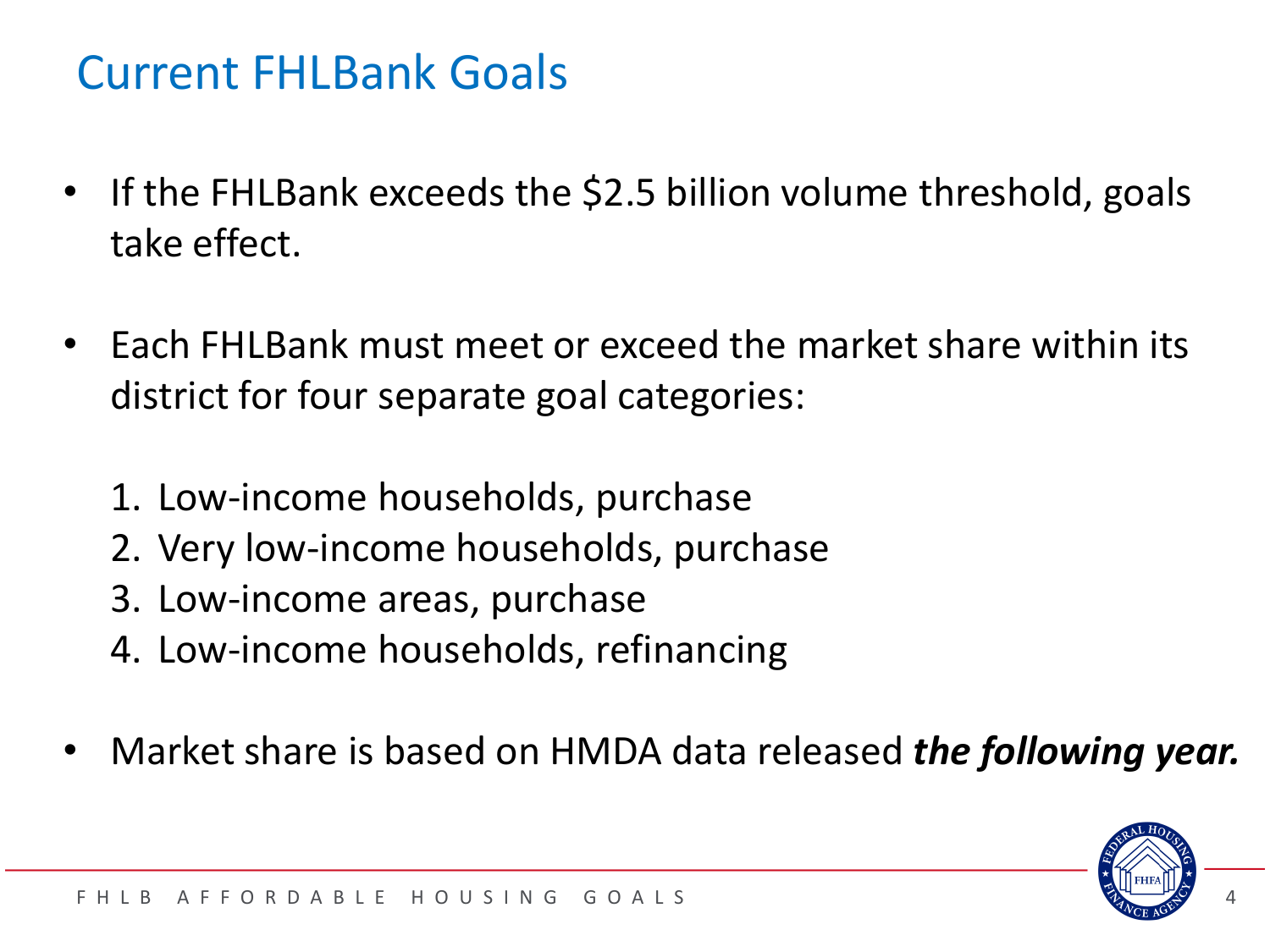### **Challenges in Current Goals Regulation**

- Data lag prevents FHLBanks from knowing goals target in advance.
- FHLBanks keep AMA purchases below the volume threshold.
- AMA is voluntary, so FHLBanks can choose whether to participate.
- FHLBanks are uncertain about the consequences of failing to meet goals.
- FHFA has not imposed a housing plan on FHLBanks exceeding the volume threshold any of the three times this has occurred.
- Loan purchases including out-of-district loans are compared to indistrict only market measures.

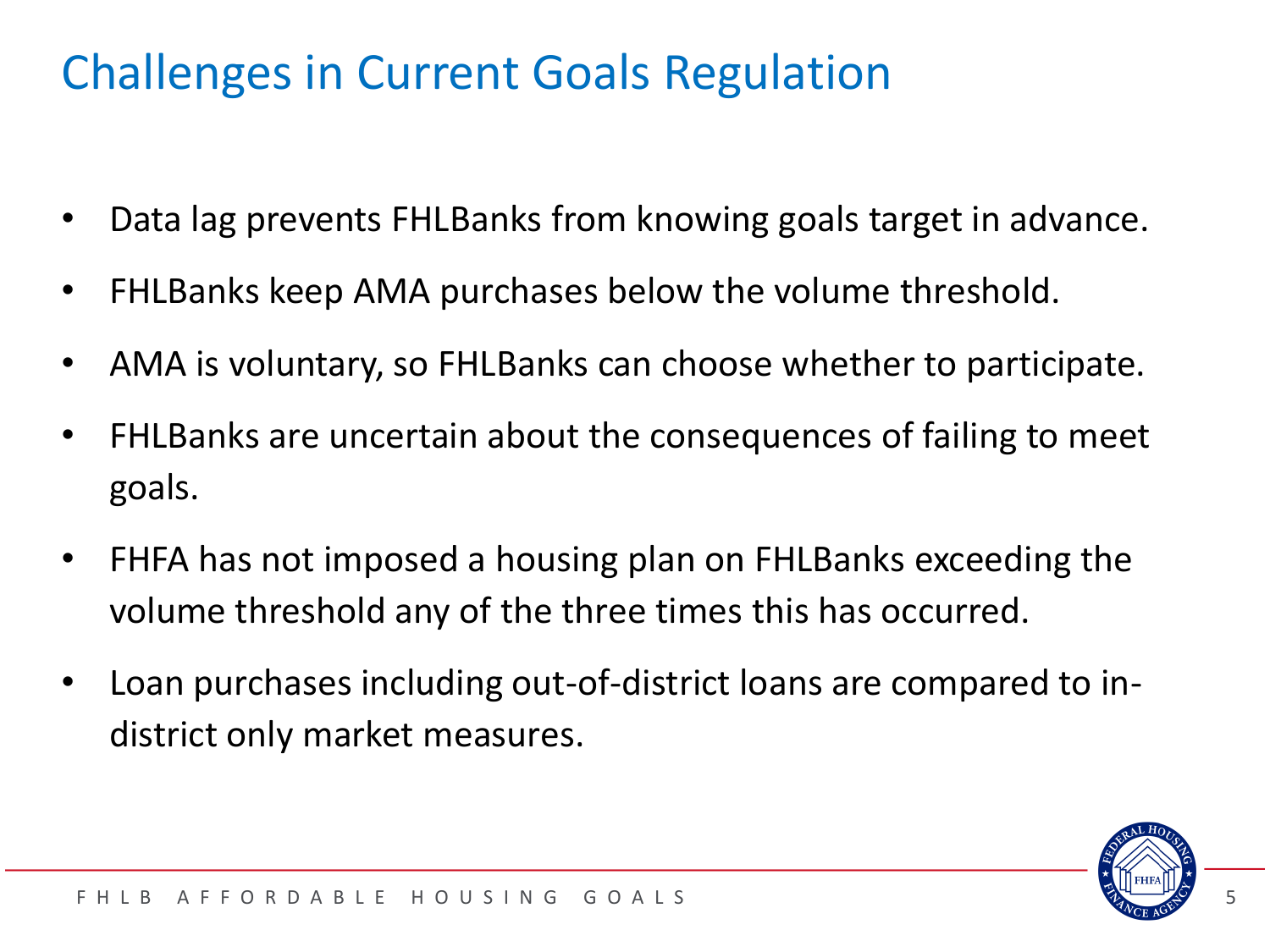### Aims of the Proposed Rule

The proposed rule aims for FHLBank affordable housing goals to be:

- Meaningful, in that they encourage net new affordable home lending to households in need
- Achievable, so that the FHLBanks will continue with AMA
- Forward-looking, so the FHLBanks know how to aim their activities within AMA
- Adaptable, to fit the needs of different FHLBank districts

*Successful affordable housing goals should lead to the FHLBanks making affordable housing part of their business plans for AMA.*

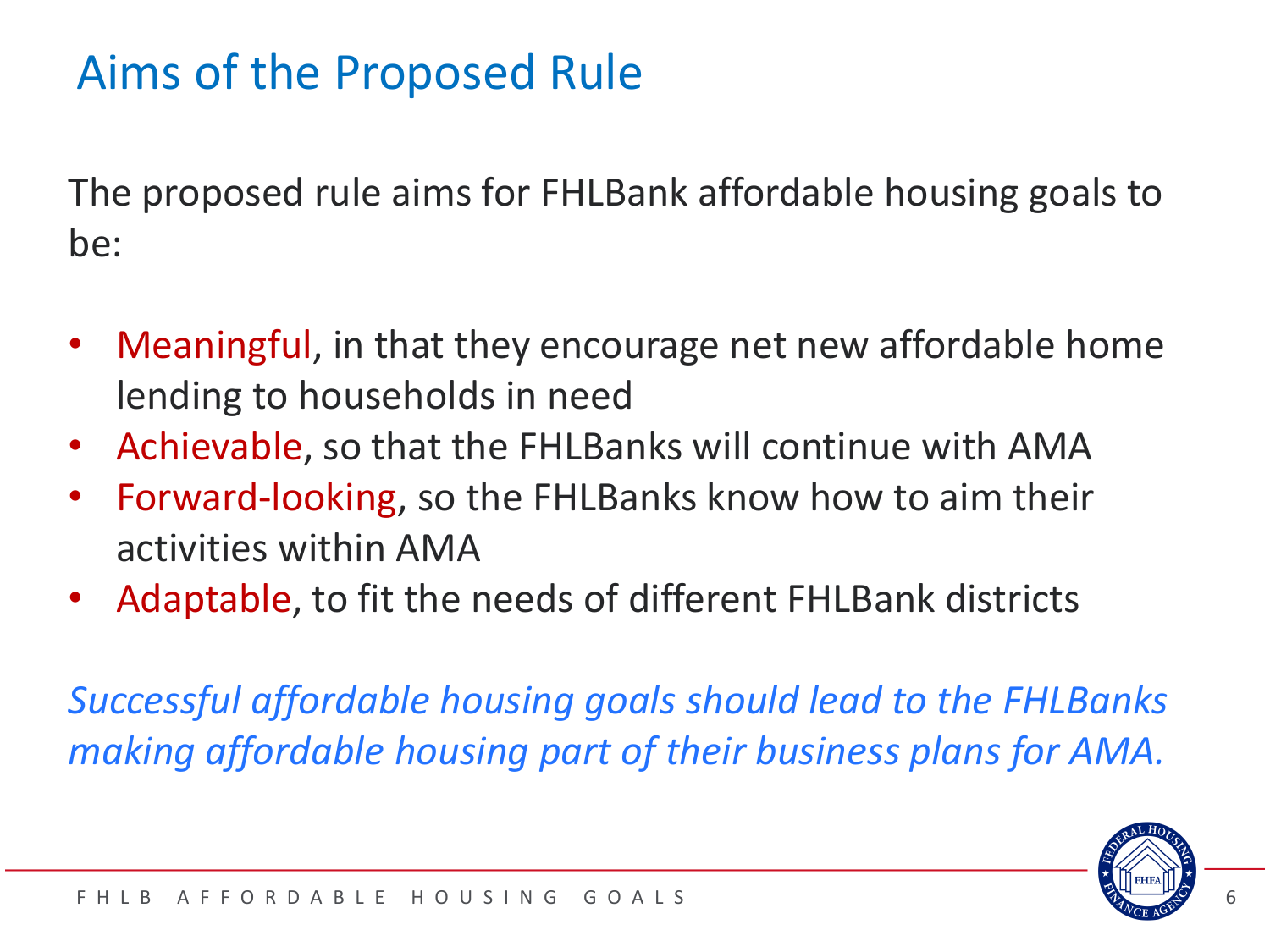#### Proposed Rule in Summary

- FHFA would establish two goals for AMA purchases:
	- 1. Prospective mortgage purchase housing goal: 20% of each FHLBank's AMA single-family mortgage purchases must be affordable by any of several criteria.
	- 2. Small member participation housing goal: Small members (below \$1.173B in assets) should be 50% of AMA users. Annual progress is sufficient if a Bank is below.
- FHLBank could propose target levels: Any FHLBank, for either goal, could propose its own target level(s), with justification, for FHFA approval. The levels established by FHFA take effect unless a FHLBank proposes an alternative for approval.
- FHLBank proposed target levels would replace the volume threshold.
- Simplify and expand eligibility: AMA loans, including FHA, VA, and USDA loans, would count toward goals.

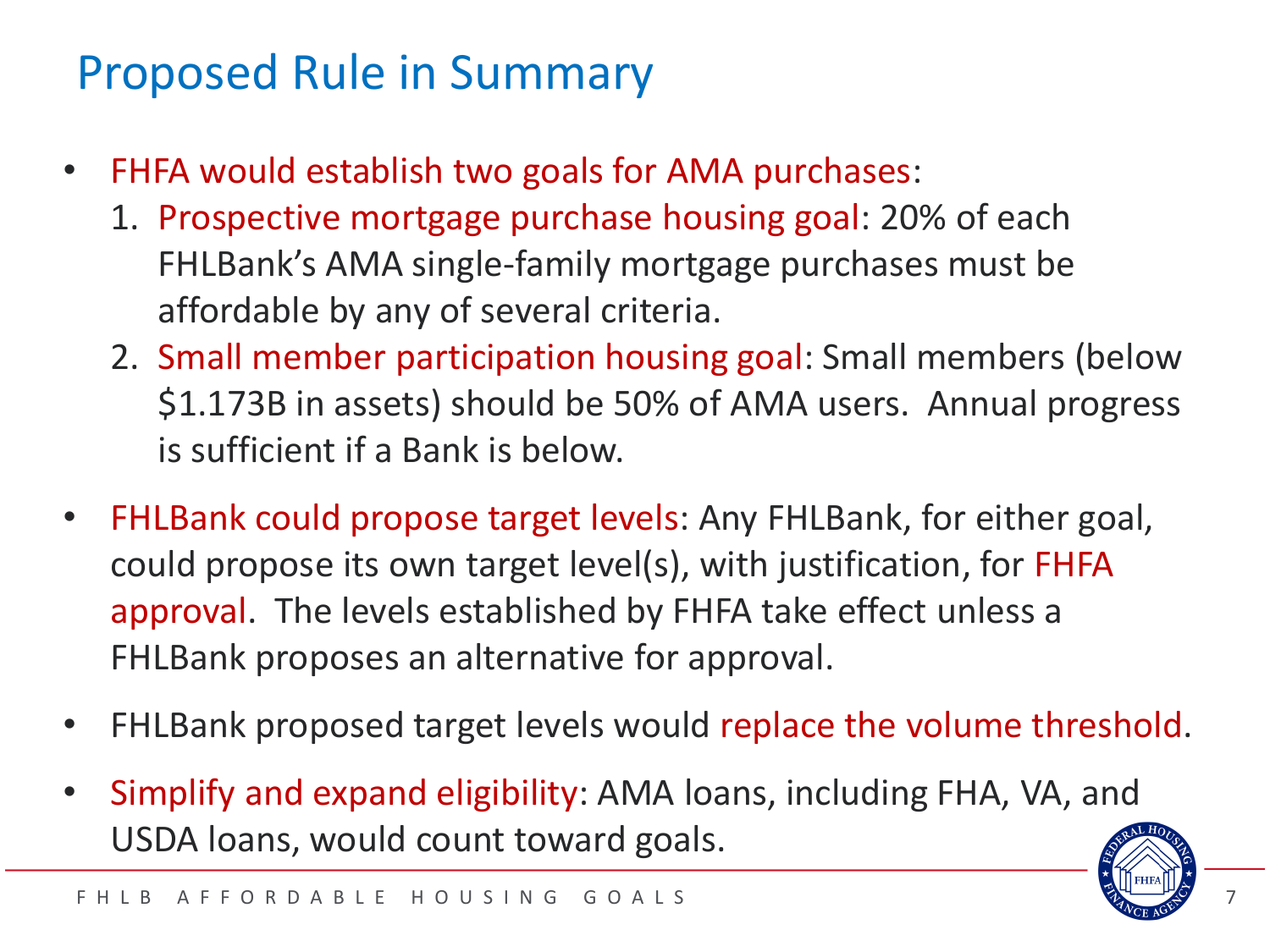### What Would Count for Affordable Housing Goals



#### F H L B A F F O R D A B L E H O U S I N G G O A L S A RESOLUTION AND THE RELATIONS A RELATION OF RELATIONS AND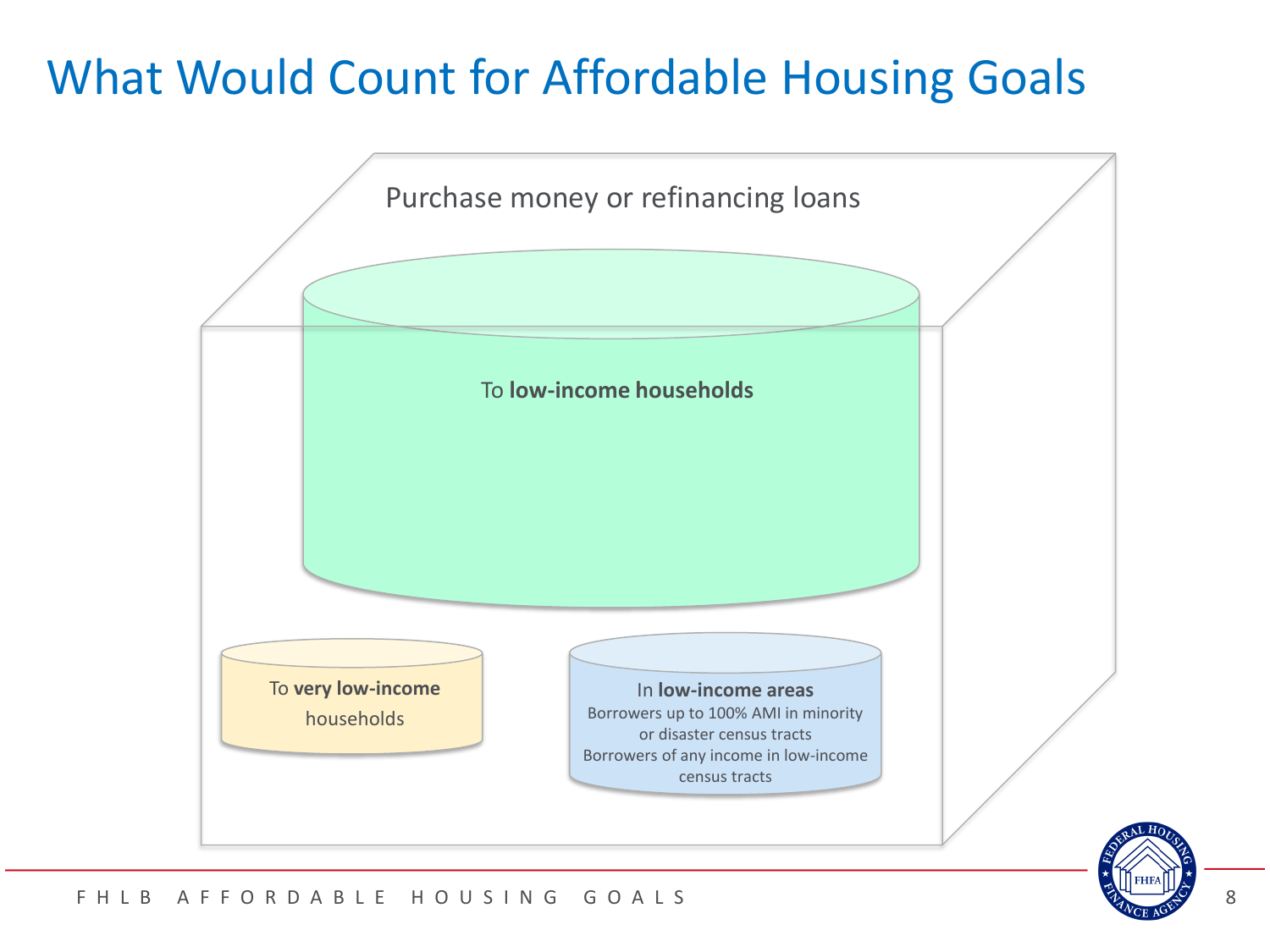#### Past Performance on Proposed Goal

Percent of AMA loans to LI or VLI or eligible LIA borrowers each year, 2011-2017





F H L B A F F O R D A B L E H O U S I N G G O A L S A L S A L B A F F O R D A B L E H O U S I N G G O A L S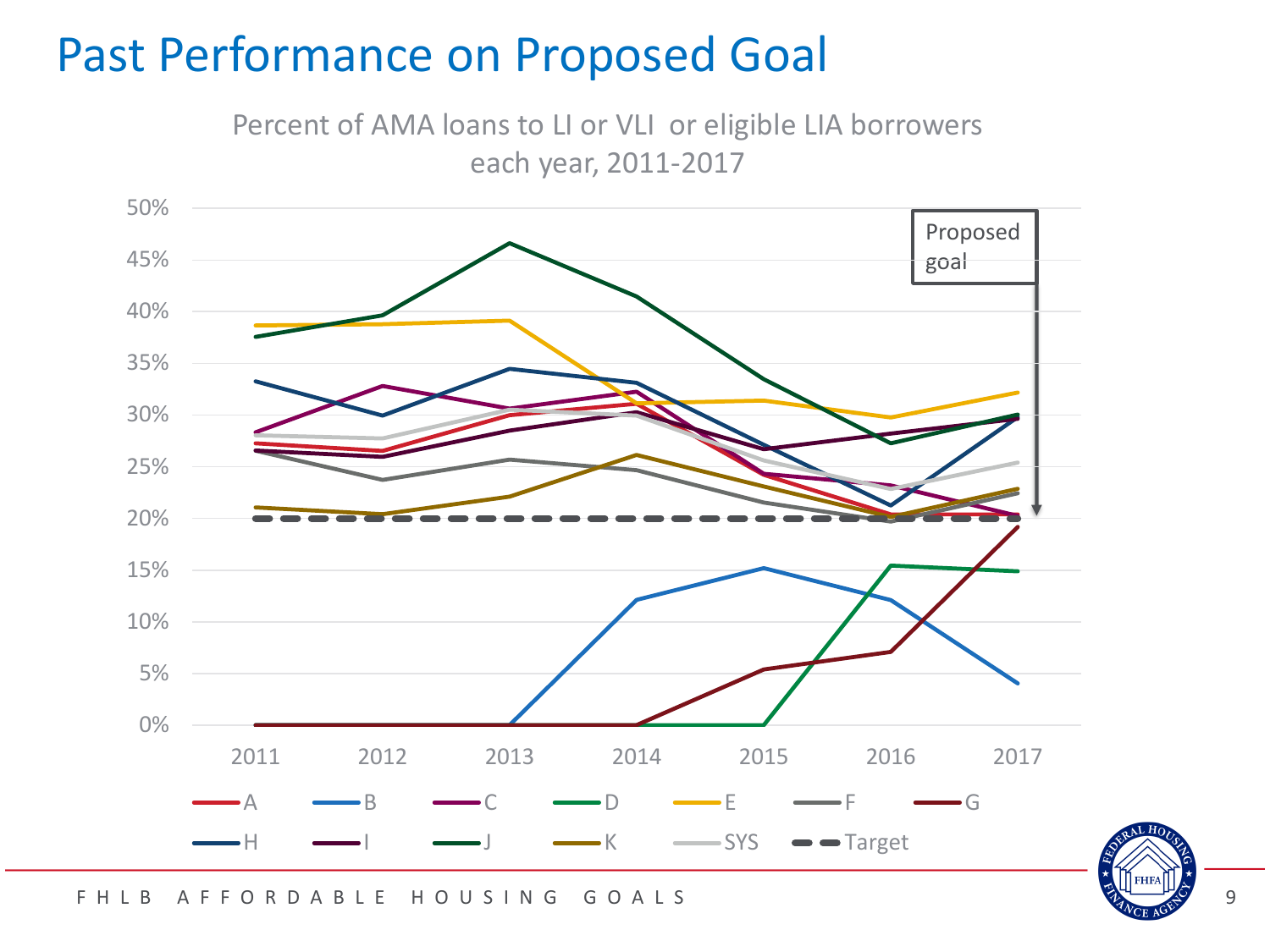### Small Member Goal: Purpose and Definitions

- Small institutions are central to the FHLBanks' mission as cooperatives
- FHLBanks report that small participating financial institutions (PFIs) value AMA for the high level of service
- Small PFIs, defined as community financial institutions (assets < \$1.173B), produce more lowincome home loans
- Small member participation housing goal: Small members should be 50% of AMA users
- Annual progress: If a FHLBank is below 50%, it can show sufficient progress by increasing the percentage of small members by 300 bps

*Compare using 2017 data*

**21%** of the loans **small** PFIs sold through AMA were to low-income or very lowincome borrowers.

**17%** of the loans **large** PFIs sold through AMA were to low-income or very low-

income borrowers.

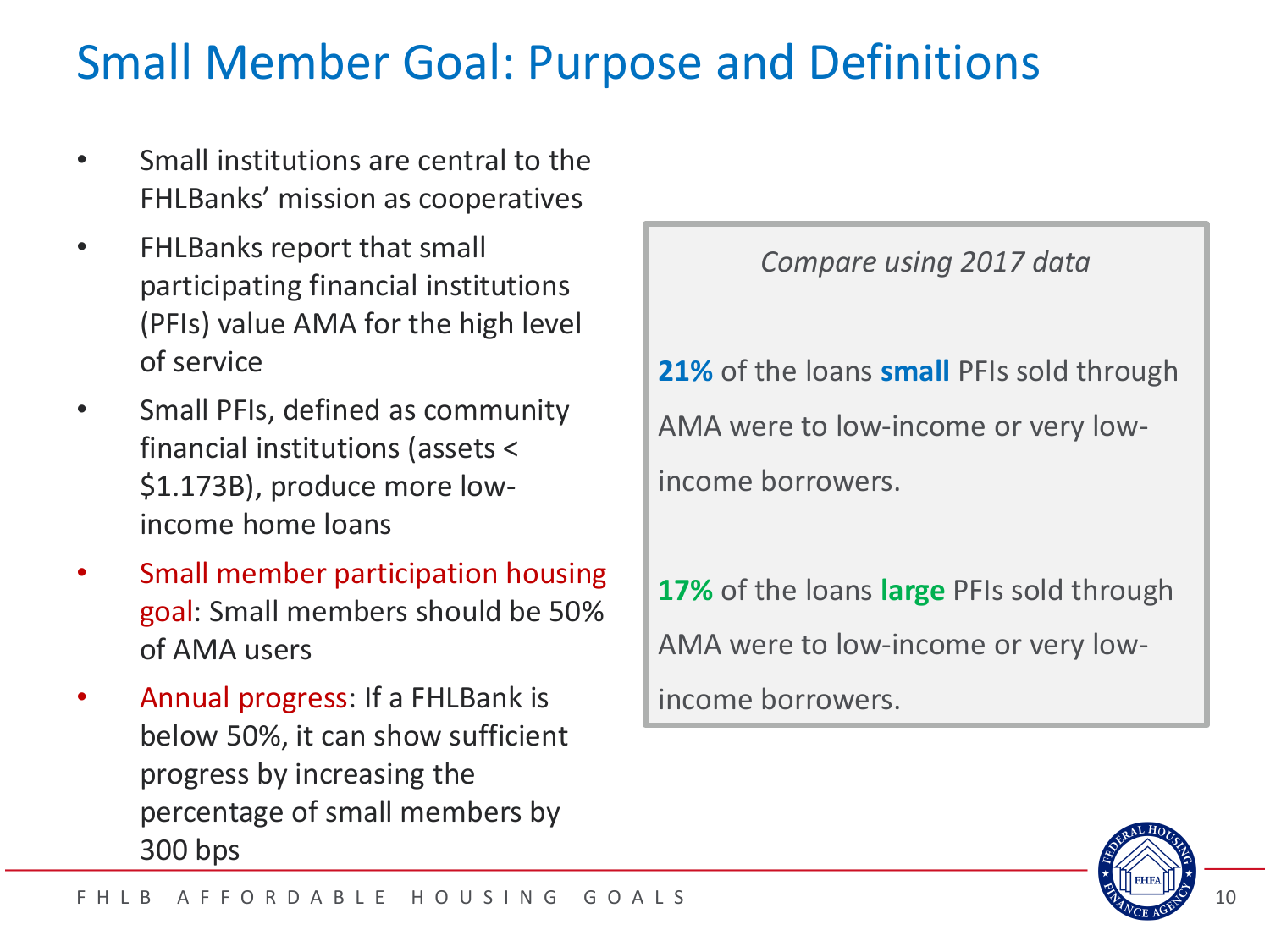### Recent AMA Use by Small Members

| <b>Bank</b>  | <b>Small</b><br>members as<br>percent of<br><b>AMA users</b> | <b>Additional small</b><br>member AMA<br>users if needed to<br>meet 3%<br>incremental<br>progress in 2018 | <b>Comparison:</b><br><b>Small AMA</b><br>users as<br>percent of all<br>members |
|--------------|--------------------------------------------------------------|-----------------------------------------------------------------------------------------------------------|---------------------------------------------------------------------------------|
| A            | 67%                                                          | met target                                                                                                | 1%                                                                              |
| B            | 33%                                                          | 1                                                                                                         | 1%                                                                              |
| C            | 91%                                                          | met target                                                                                                | 13%                                                                             |
| D            | 95%                                                          | met target                                                                                                | 23%                                                                             |
| E            | 33%                                                          | 1                                                                                                         | 0%                                                                              |
| F            | 95%                                                          | met target                                                                                                | 13%                                                                             |
| G            | 91%                                                          | met target                                                                                                | 10%                                                                             |
| H            | 76%                                                          | met target                                                                                                | 20%                                                                             |
|              | 84%                                                          | met target                                                                                                | 17%                                                                             |
| $\mathbf{I}$ | 82%                                                          | met target                                                                                                | 14%                                                                             |
| K            | 75%                                                          | met target                                                                                                | 9%                                                                              |
| System       | 87%                                                          | met target                                                                                                | 10%                                                                             |

Note: Bank E purchased AMA loans from only a few AMA users in 2017, so the percentage of all members rounds to zero.

| Target percentage | 50%  |
|-------------------|------|
| Data year         | 2017 |

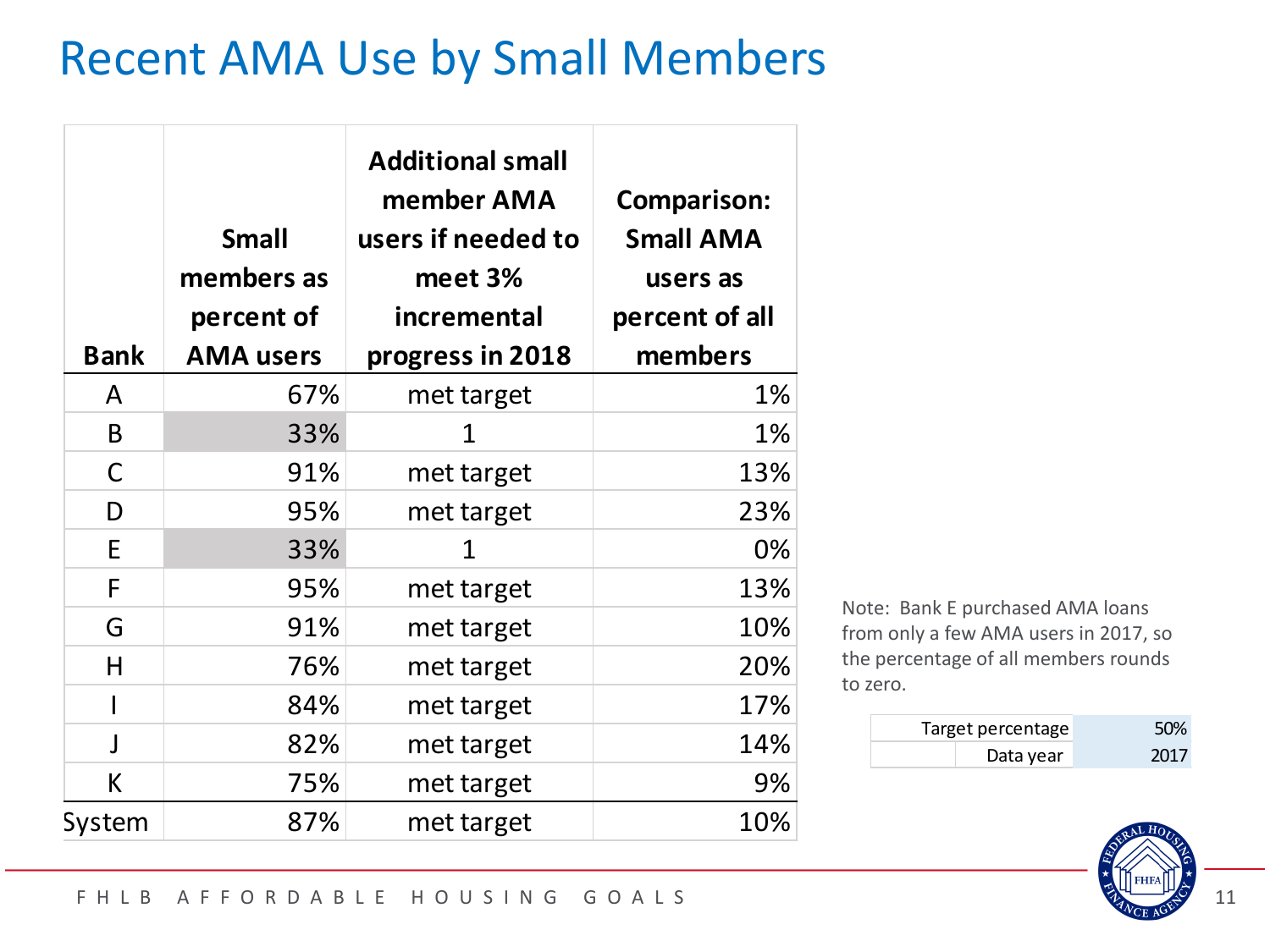### Other Proposed Changes

Retooling the FHLBank housing goals requires some adjustments and creates an opportunity for improvements:

- 1. FHLBanks would be better able to meet the goals if they can count FHA, VA, and USDA loans they purchase. The proposed rule would allow federally backed loans to count.
- 2. The rule would eliminate the confusing current treatment of outof-district loans.
- 3. Low-income area loans could overwhelm the prospective mortgage purchase housing goal, unless we limit loans to higherincome borrowers from counting toward the goal. So, the rule proposes a cap on the number of loans to higher-income borrowers that can count toward the goal.

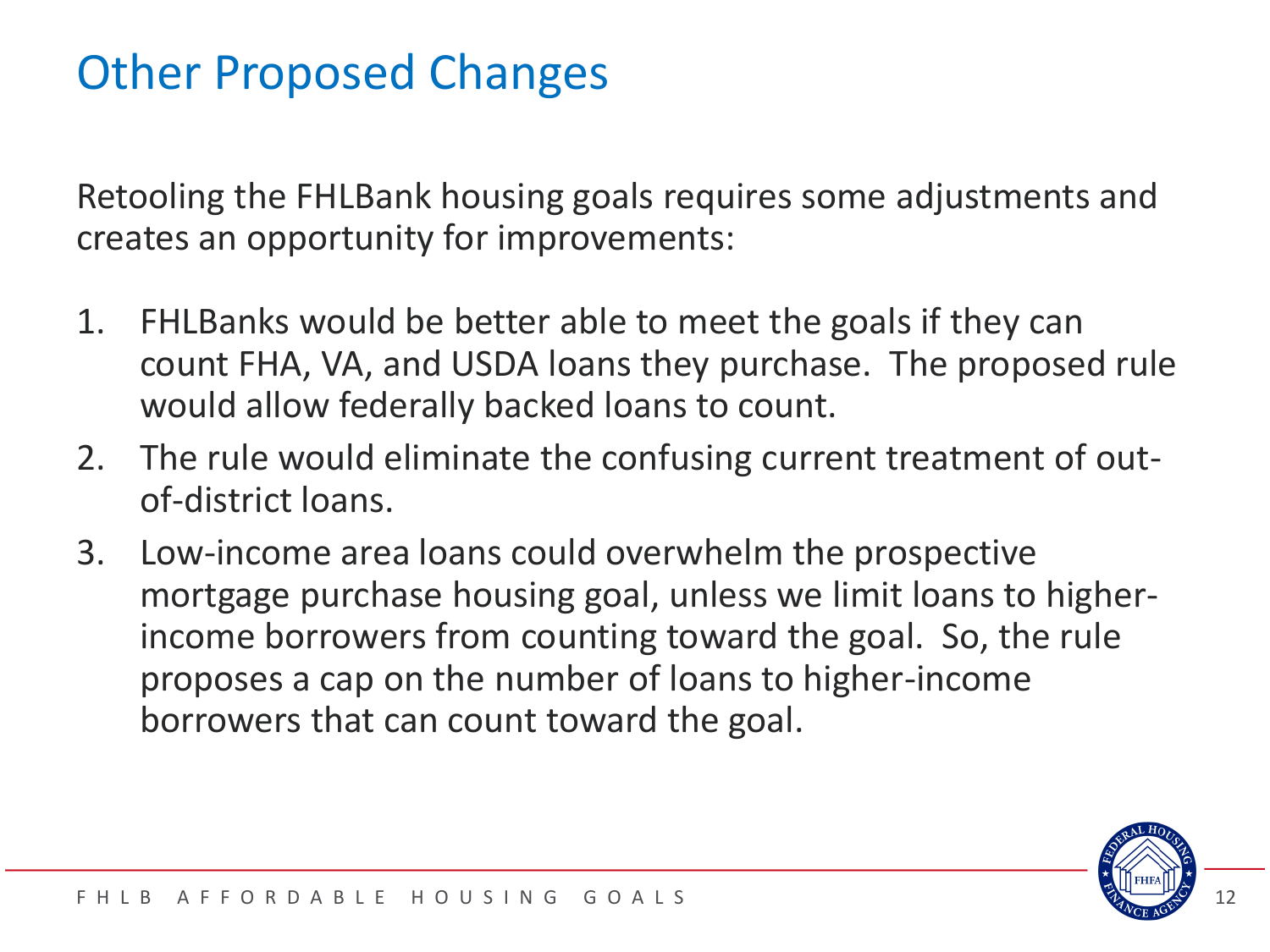#### Cap on Loans to Higher Income Borrowers





#### F H L B A F F O R D A B L E H O U S I N G G O A L S 13 13 13 13 13 13 13 14 15 16 17 18 18 19 11 13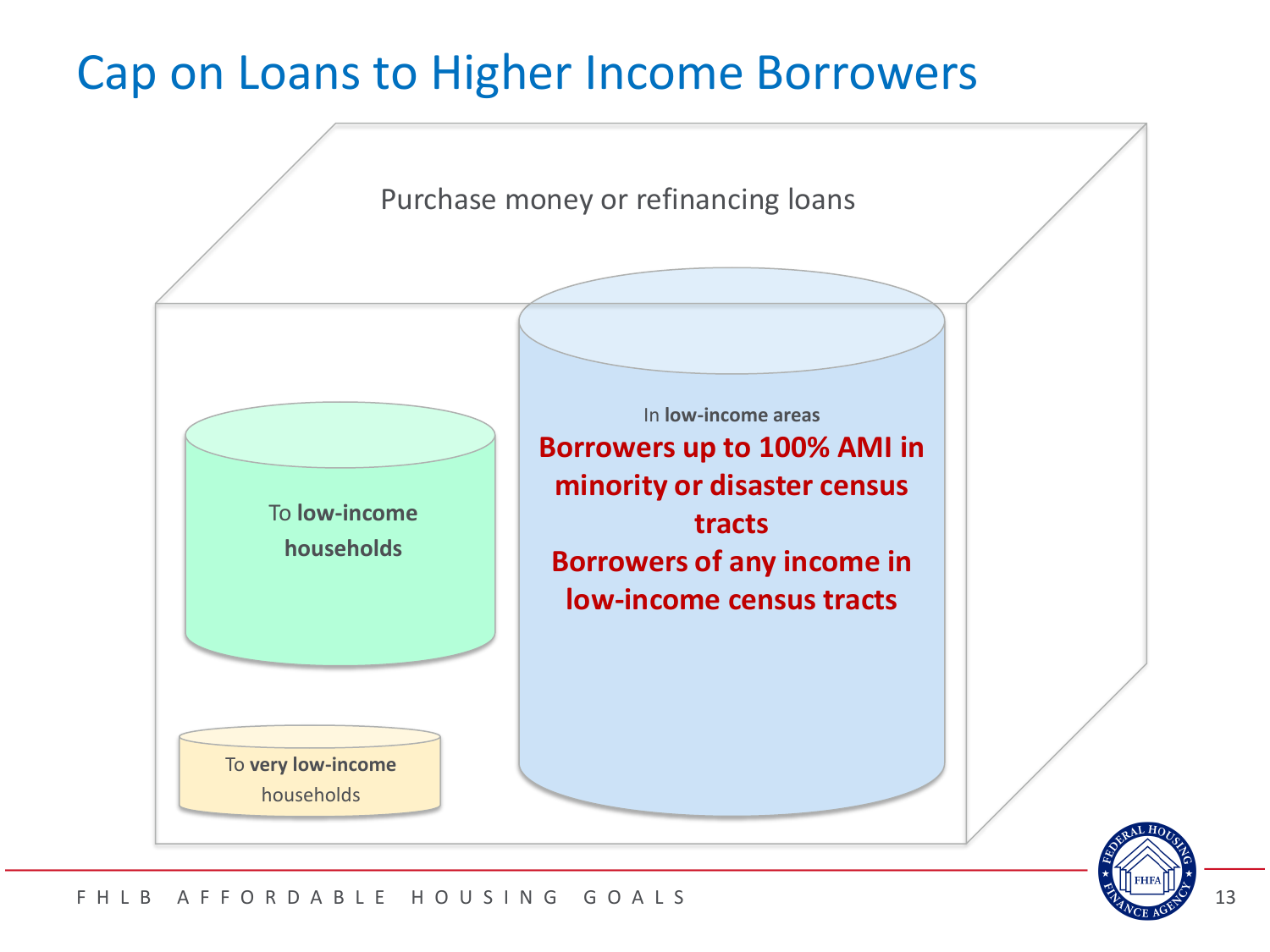## **COMMENTS**

#### COMMENTS ARE DUE BY:

### JANUARY 31, 2019

#### Comment at:

[https://www.fhfa.gov/SupervisionRegulation/Rules/Pag](https://www.fhfa.gov/SupervisionRegulation/Rules/Pages/Federal-Home-Loan-Bank-Housing-Goals-Amendments.aspx) es/Federal-Home-Loan-Bank-Housing-Goals-Amendments.aspx

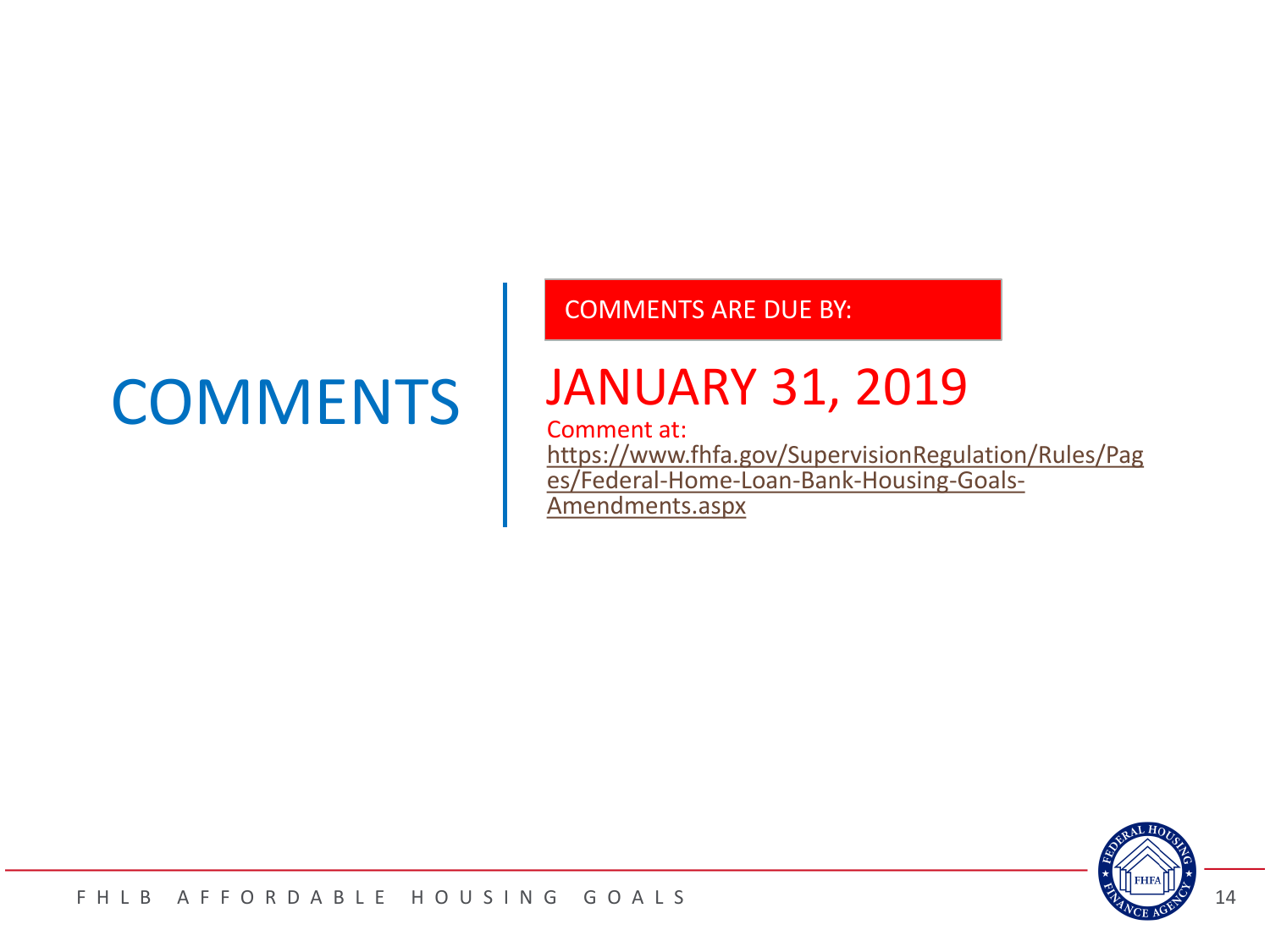

# QUESTIONS?



#### F H L B A F F O R D A B L E H O U S I N G G O A L S 2004 L S 2004 L S 2004 L S 2004 L S 2004 L S 200